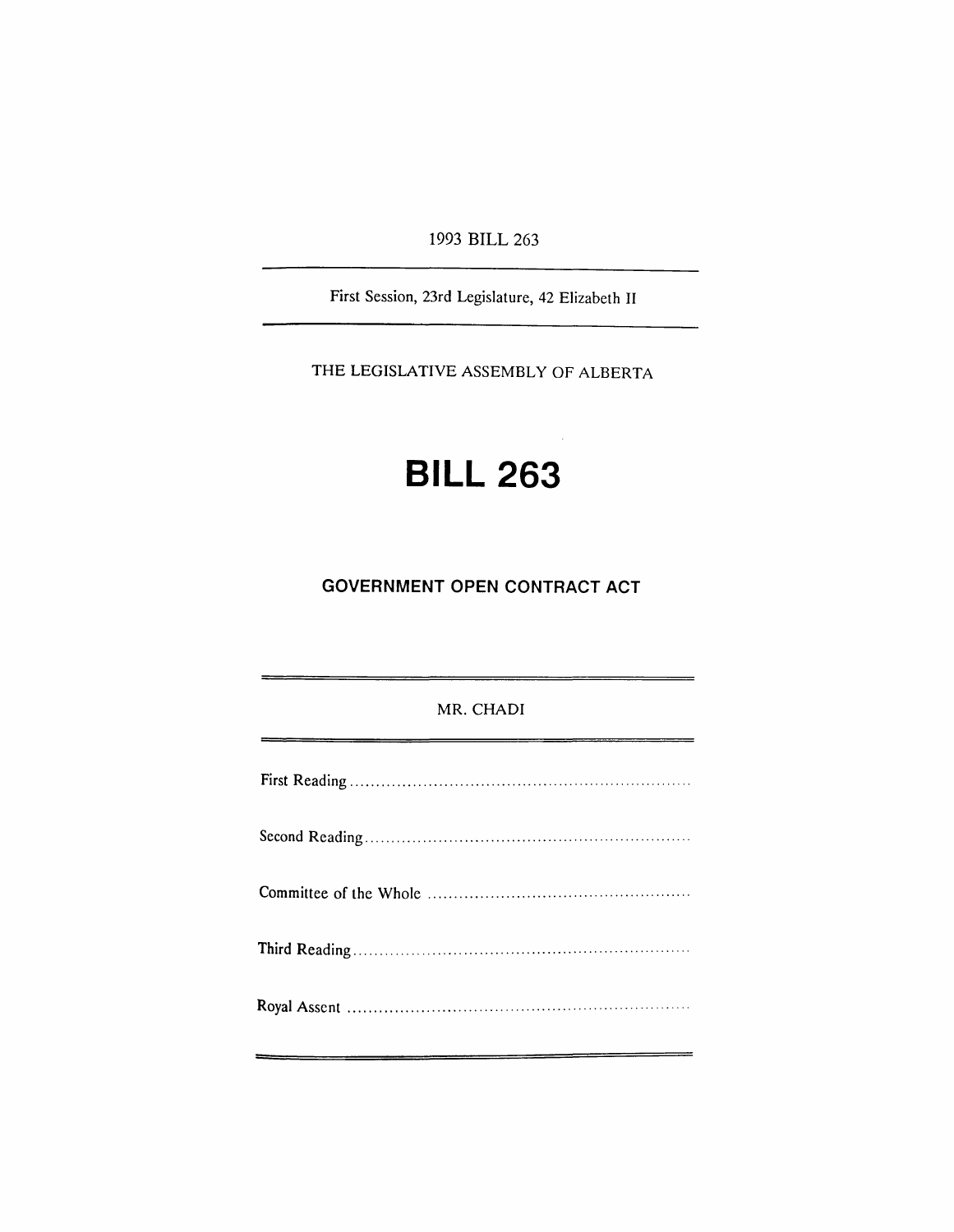*Bill 263 Mr. Chadi*

## **BILL 263**

#### 1993

#### **GOVERNMENT OPEN CONTRACT ACT**

*(Assented to* , 1993)

HER MAJESTY, by and with the advice and consent of the Legislative Assembly of Alberta, enacts as follows:

Definition 1 In this Act,

> (a) "contract" means a contract which is or is likely to be of a value of \$50 000 or more for the supply of goods or services to the Crown;

> (b) "Minister" means the Minister of Public Works, Supply and Services.

- Tenders 2 Notwithstanding section 11 of the *Department of Public Works*, *Supply and Services Act,* the Minister shall not conclude any contract without previously having called for open tenders for the contract and having published the qualifying bids received from the tender.
- Publication of bids 3 Where the Minister has commenced negotiations for the supply of goods and services under a contractual arrangement in anticipation of the cost being less than \$50 000 and later makes commitments under the arrangement that exceed \$50000, he shall publish the details of the bids received for the contract whether or not they exceed \$50 000.
- Guidelines 4(1) The Minister shall publish guidelines for the tendering of contracts with the Crown.